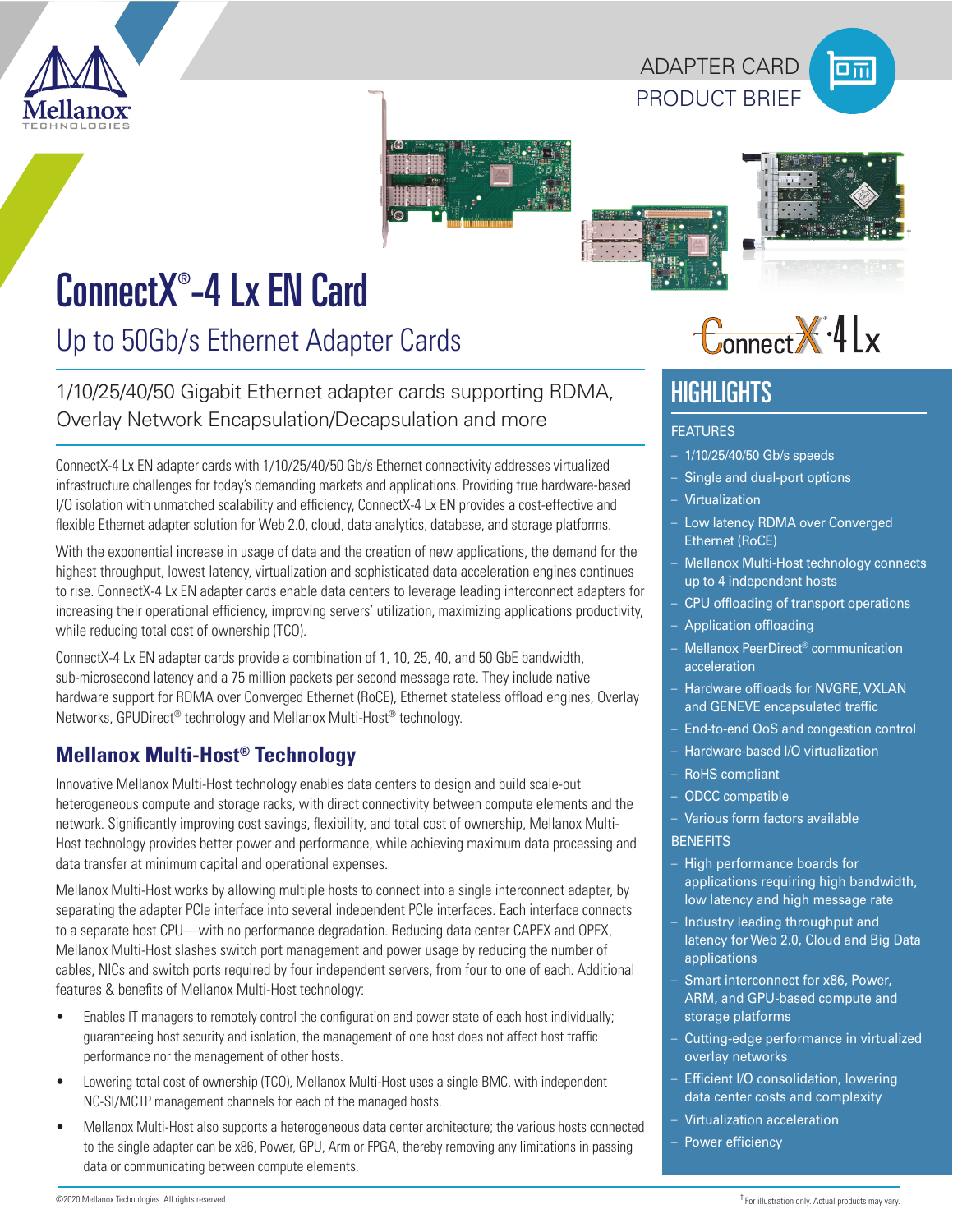

## **Wide Selection of Ethernet Adapter Cards**

ConnectX-4 Lx EN adapter cards offer a cost-effective Ethernet adapter solution for 1, 10, 25, 40 and 50 Gb/s Ethernet speeds, enabling seamless networking, clustering, or storage. The adapter reduces application runtime, and offers the flexibility and scalability to make infrastructure run as efficiently and productively as possible.

ConnectX-4 Lx Ethernet adapter cards are available in several form factors including: low-profile stand-up PCIe, OCP 2.0 Type 1, OCP 2.0 Type 2, and OCP 3.0 small form factor. (See the portfolio on the last page.)

## **I/O Virtualization**

ConnectX-4 Lx EN SR-IOV technology provides dedicated adapter resources and guaranteed isolation and protection for virtual machines (VMs) within the server. I/O virtualization with ConnectX-4 Lx EN gives data center administrators better server utilization while reducing cost, power, and cable complexity, allowing more virtual machines and more tenants on the same hardware.

## **Overlay Networks**

In order to better scale their networks, data center operators often create overlay networks that carry traffic from individual virtual machines over logical tunnels in encapsulated formats such as NVGRE and VXLAN. While this solves network scalability issues, it hides the TCP packet from the hardware offloading engines, placing higher loads on the host CPU. ConnectX-4 Lx EN effectively addresses this by providing advanced NVGRE, VXLAN and GENEVE hardware offloading engines that encapsulate and de-capsulate the overlay protocol headers, enabling the traditional offloads to be performed on the encapsulated traffic for these and other tunneling protocols (GENEVE, MPLS, QinQ, and so on). With ConnectX-4 Lx EN, data center operators can achieve native performance in the new network architecture.

## **RDMA over Converged Ethernet (RoCE)**

ConnectX-4 Lx EN supports RoCE specifications delivering low-latency and high- performance over Ethernet networks. Leveraging data center bridging (DCB) capabilities as well as ConnectX-4 Lx EN advanced congestion control hardware mechanisms, RoCE provides efficient low-latency RDMA services over Layer 2 and Layer 3 networks.

## **Mellanox PeerDirect®**

Mellanox PeerDirect communication provides high efficiency RDMA access by eliminating unnecessary internal data copies between components on the PCIe bus (for example, from GPU to CPU), and therefore significantly reduces application run time. ConnectX-4 Lx EN advanced acceleration technology enables higher cluster efficiency and scalability to tens of thousands of nodes.

## **Storage Acceleration**

Storage applications will see improved performance with the higher bandwidth ConnectX-4 Lx EN delivers. Moreover, standard block and file access protocols can leverage RoCE for high-performance storage access. A consolidated compute and storage network achieves significant cost-performance advantages over multi-fabric networks.

## **Host Management**

Mellanox host management and control capabilities include NC-SI over MCTP over SMBus, and MCTP over PCIe - Baseboard Management Controller (BMC) interface, as well as PLDM for Monitoring and Control DSP0248 and PLDM for Firmware Update DSP0267.

## **Software Support**

All Mellanox adapter cards are supported by Windows, Linux distributions, VMware, FreeBSD, and Citrix XENServer. ConnectX-4 Lx EN supports various management interfaces and has a rich set of tools for configuration and management across operating systems.

Additionally, ConnectX-4 Lx EN provides the option for a secure firmware update check using digital signatures to prevent remote attackers from uploading malicious firmware images; this ensures that only officially authentic images produced by Mellanox can be installed, regardless whether the source of the installation is the host, the network, or a BMC.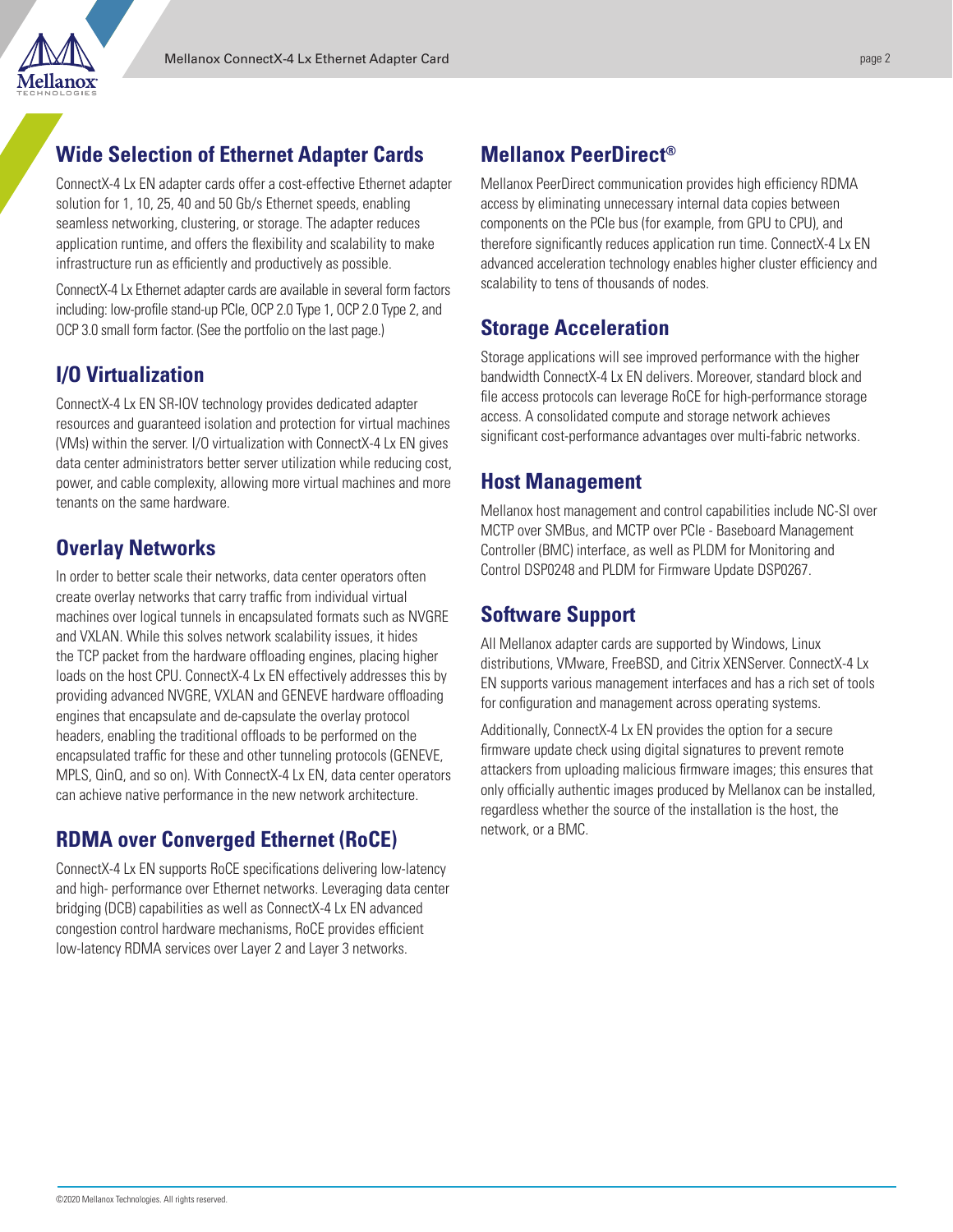

LAN signals **Enhanced Features** 

– 64/66 encoding

transport (XRC)

(DCT)

access **CPU Offloads**

(RoCE)

– Independent stand-by and wake-on-

– Hardware-based reliable transport – Collective operations offloads – Vector collective operations offloads – PeerDirect RDMA (aka GPUDirect® communication acceleration)

– Extended Reliable Connected

– Enhanced Atomic operations – Advanced memory mapping support, allowing user mode registration and remapping of memory (UMR) – On demand paging (ODP) – registration free RDMA memory

– Dynamically Connected transport

#### **Ethernet**

- 50GbE / 40GbE / 25GbE / 10GbE / 1GbE
- IEEE 802.3bj, 802.3bm 100 Gigabit Ethernet
- 25G Ethernet Consortium 25, 50 Gigabit Ethernet
- IEEE 802.3ba 40 Gigabit Ethernet
- IEEE 802.3ae 10 Gigabit Ethernet
- IEEE 802.3az Energy Efficient Ethernet
- IEEE 802.3ap based auto-negotiation and KR startup
- Proprietary Ethernet protocols (20/40GBASE-R2, 50GBASE-R4)
- IEEE 802.3ad, 802.1AX Link Aggregation
- IEEE 802.1Q, 802.1P VLAN tags and priority
- IEEE 802.1Qau (QCN) Congestion Notification
- IEEE 802.1Qaz (ETS)
- IEEE 802.1Qbb (PFC)
- IEEE 802.1Qbg
- IEEE 1588v2
- Jumbo frame support (9.6KB)

#### **Mellanox Multi-Host**

- Up to 4 separate PCIe interfaces to 4 independent hosts
- Two PCIe x4 to two hosts, or four PCIe x4 to four hosts, or four PCIe x2 to four hosts
- **Features\***
- Independent NC-SI SMBus interfaces **Overlay Networks**
	- Stateless offloads for overlay networks and tunneling protocols
	- Hardware offload of encapsulation and decapsulation of NVGRE and VXLAN overlay networks

#### **Hardware-Based I/O Virtualization**

- Single Root IOV
- Multi-function per port
- Address translation and protection
- Multiple queues per virtual machine
- Enhanced QoS for vNICs
- VMware NetQueue support

#### **Virtualization**

- SR-IOV: Up to 256 Virtual Functions – SR-IOV: Up to 8 Physical Functions
- per port – Virtualization hierarchies (e.g. NPAR)
	- Virtualizing Physical Functions on a
	- physical port • SR-IOV on every Physical Function
- Ingress and egress QoS levels
- Guaranteed QoS for VMs

#### **Protocol Support**

- OpenMPI, IBM PE, OSU MPI (MVAPICH/2), Intel MPI
- Platform MPI, UPC, Open SHMEM
- TCP/UDP, MPLS, VxLAN, NVGRE, GENEVE
- iSER, NFS RDMA, SMB Direct  $\mu$ DAPL

#### **Management and Control Interfaces**

- NC-SI over MCTP over SMBus and NC-SI over MCTP over PCIe - Baseboard Management Controller interface
- SDN management interface for managing the eSwitch
- I 2 C interface for device control and configuration
- General Purpose I/O pins
- SPI interface to flash
- JTAG IEEE 1149.1 and IEEE 1149.6

#### **Remote Boot**

- Remote boot over Ethernet
- Remote boot over iSCSI
- PXE and UEFI

\* This section describes hardware features and capabilities. Please refer to the driver and firmware release notes for feature availability.

– RDMA over Converged Ethernet

– TCP/UDP/IP stateless offload – LSO, LRO, checksum offload – RSS (can be done on encapsulated packet), TSS, VLAN insertion/ stripping, Receive flow steering – Intelligent interrupt coalescence

#### **PCI Express Interface**

- PCIe Gen 3.0 compliant, 1.1 and 2.0 compatible
- 2.5, 5.0, or 8.0GT/s link rate x8
- Auto-negotiates to x8, x4, x2, or x1
- Support for MSI/MSI-X mechanisms

## **Compatibility**

**Operating Systems/Distributions\***

- RHEL/CentOS
- Windows
- FreeBSD
- VMware
- 
- OpenFabrics Windows Distribution (WinOF-2)

#### **Connectivity**

- Interoperable with 1/10/25/40/50 Gb/s Ethernet switches
- Passive copper cable with ESD protection
- Powered connectors for optical and active cable support

- –IEEE 802.3cd, 50,100 and 200 Gb/s
- –IEEE 802.3by, 25, 50 Gb/s supporting all FEC modes
- –IEEE 802.3ba 40 Gigabit Ethernet
- –IEEE 802.3ae 10 Gigabit Ethernet
- –IEEE 802.3az Energy Efficient Ethernet
- (supports only "Fast-Wake" mode) –IEEE 802.3ap based auto-negotiation
- and KR startup –IEEE 802.3ad, 802.1AX Link
- Aggregation
- –IEEE 802.1Q, 802.1P VLAN tags and priority
- –IEEE 802.1Qaz (ETS)
- –IEEE 802.1Qbb (PFC) –IEEE 802.1Qbg
- –IEEE 1588v2
- –25G/50G Ethernet Consortium "Low Latency FEC" for 50/100/200GE PAM4 links
- –PCI Express Gen 3.0

- 
- OpenFabrics Enterprise Distribution (OFED)
- 

**Standards\***